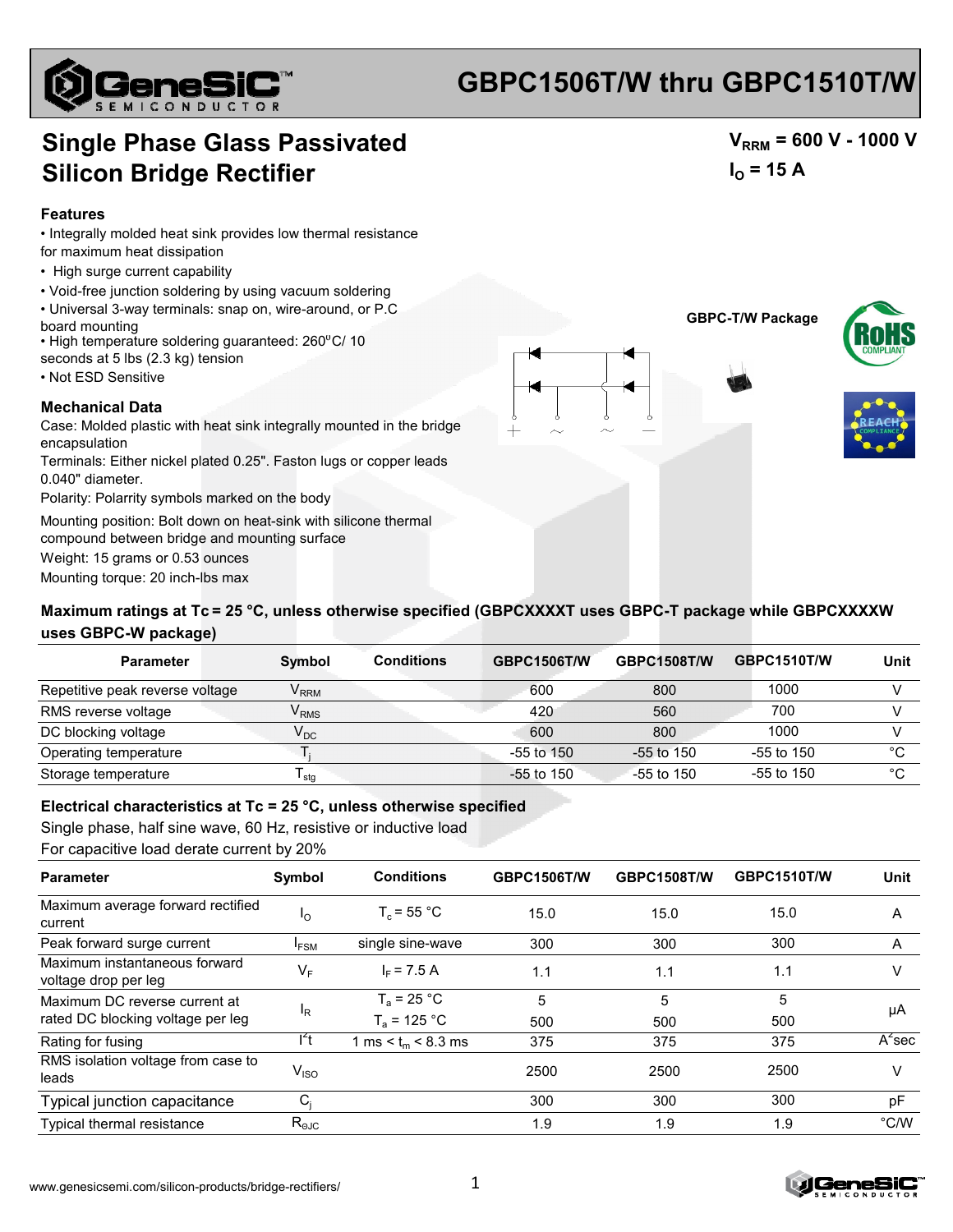

# **GBPC1506T/W thru GBPC1510T/W**







FIG.4-MAXIMUM NON-REPETITIVE PEAK FORWARD SURGE CURRENT PER LEG



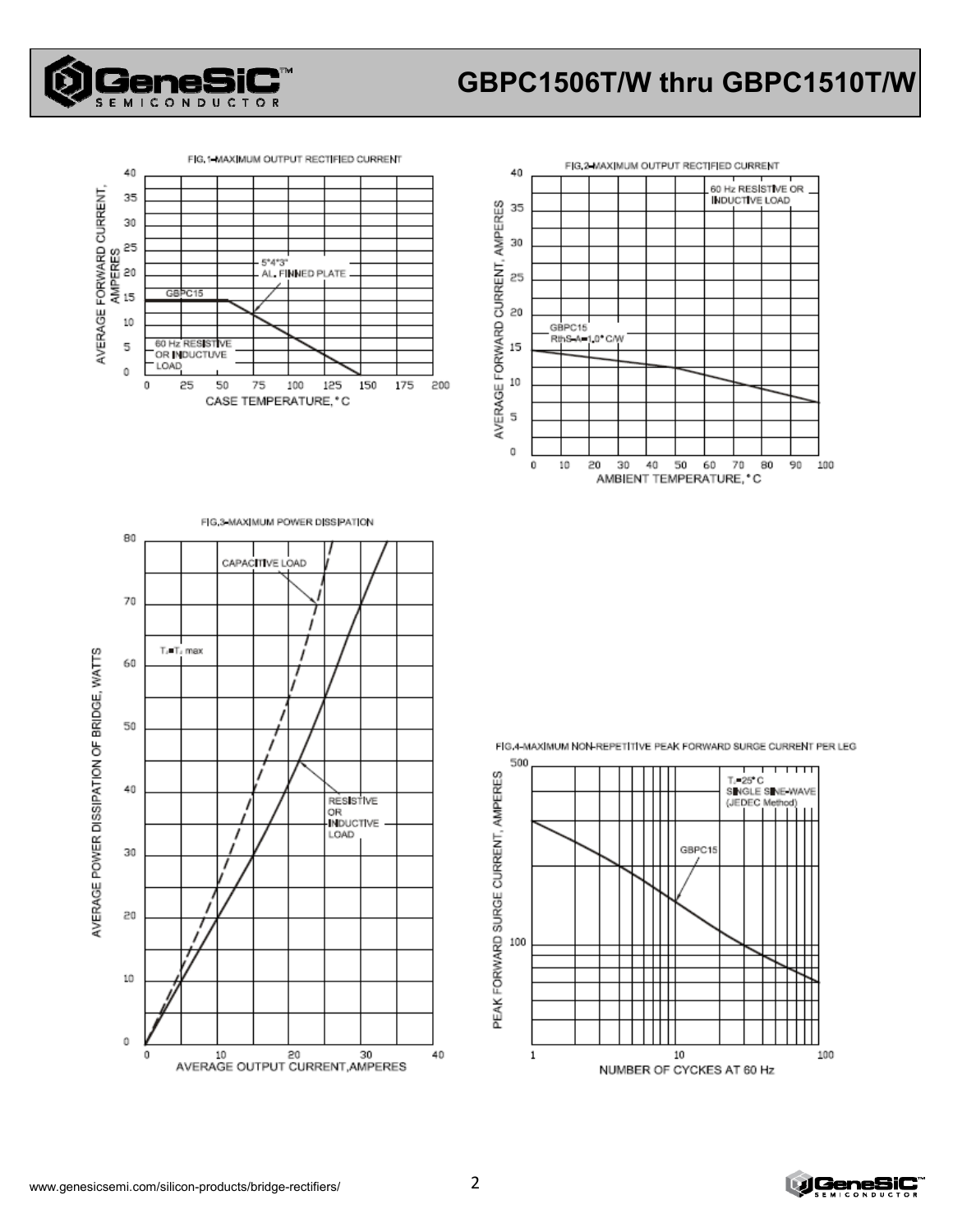

FIG.5 TYPICAL INSTANTANEOUS FORWARD CHARACTERISTICS PER LEG







FIG.8 TYPICAL TRANSIET THERMAL INPEDANCE PER LEG